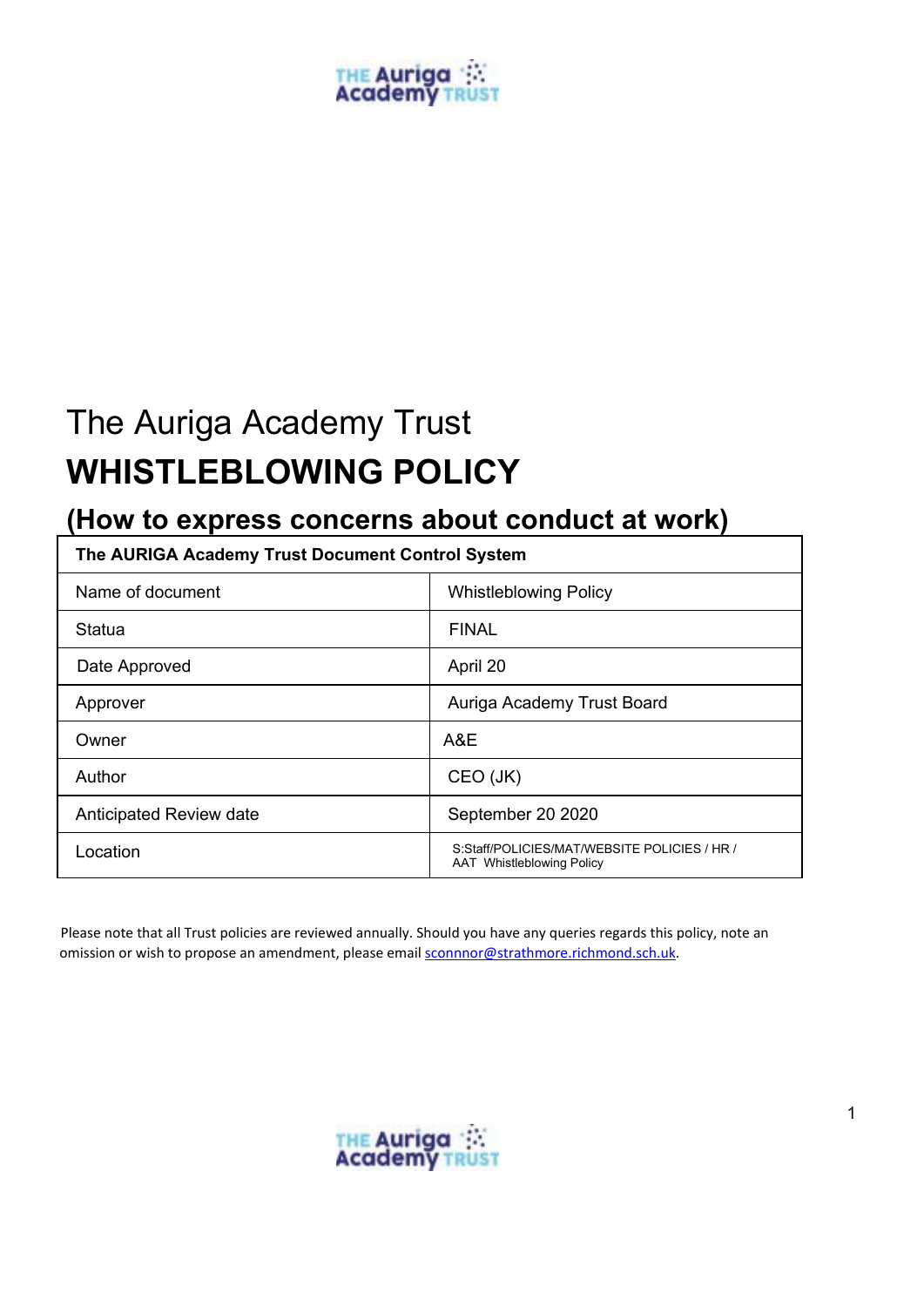#### **Contents**

1. Scope and purpose 2 2. Who is covered by this policy 3 3. Who is responsible for this policy 3 4. What is whistleblowing? 3 5. Raising a whistleblowing concern 4 6. Confidentiality 4 7. Investigation and outcome 5 8. What to do if not satisfied with the outcome 5 9. External disclosures 6 10. Protection and support for whistleblowers 6 11. Contacts 7

**………………………………………………………………………………………………………………………**

#### **1. Scope and purpose**

- 1.1. The Auriga Academy Trust is committed to conducting itself with honesty and integrity, and expects all staff to maintain high standards. However, all organisations face the risk of things going wrong from time to time, or of unknowingly harbouring illegal or unethical conduct. A culture of openness and accountability is essential in order to prevent such situations from occurring or to address them when they do.
- 1.2. The aims of this policy are:
	- 1.2.1. To encourage staff to report suspected wrongdoing as soon as possible, in the knowledge that their concerns will be taken seriously and investigated as appropriate, and that their confidentiality will be respected;
	- 1.2.2. To provide staff with guidance as to how to raise those concerns; and
	- 1.2.3. To reassure staff that they should be able to raise genuine concerns in good faith without fear of reprisals, even if they turn out to be mistaken
- 1.3. This policy does not form any part of any employee's contract of employment and it may be amended at any time.

2



#### **2. Who is covered by this policy**

2.1. This policy applies to all individuals working at all levels of the Auriga Academy Trust, including officers, members, trustees, governors, employees, consultants, contractors, trainees, part-time and fixed-term workers, casual and agency staff and volunteers (collectively referred to as staff in this policy).

#### **3. Who is responsible for this policy**

3.1. The Auriga Academy Trust has overall responsibility for this policy, and for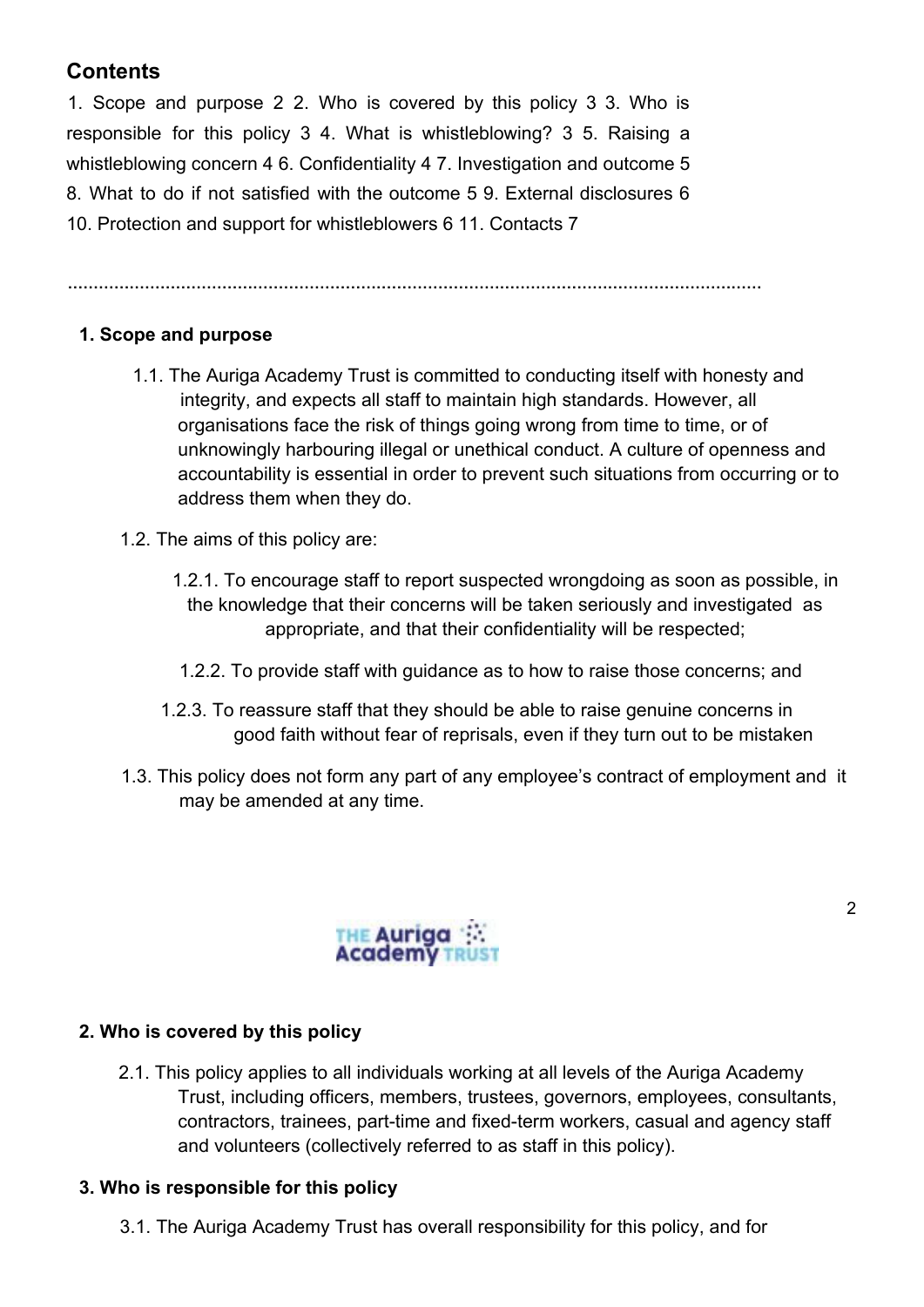reviewing the effectiveness of actions taken in response to concerns raised under this policy

- 3.2. The Whistleblowing Officer (see Contacts: section 11) has day-to-day operational responsibility for this policy, and must ensure that managers and other staff who may deal with concerns or investigations under this policy receive regular and appropriate training
	- 3.3. All staff are responsible for the effective implementation of this policy and should ensure that they use it to disclose any suspected danger or wrongdoing
- 3.4. All staff will be notified of any amendments and directed to read this policy online on the Auriga Academy Trust website.

#### **4. What is whistleblowing?**

- 4.1. **Whistleblowing** is the disclosure of information which relates to suspected wrongdoing or danger at work. This may include:
	- 4.1.1. Criminal activity;
	- 4.1.2. Miscarriages of justice;
	- 4.1.3. Danger relating to health and safety;
	- 4.1.4. Damage to the environment;
	- 4.1.5. Failure to comply with any legal or professional obligation or regulatory requirements;
	- 4.1.6. Bribery;
	- 4.1.7. Financial fraud or mismanagement;
	- 4.1.8. Negligence;
	- 4.1.9. Breach of Trust internal policies and procedures;



- 4.1.10. Conduct likely to damage the reputation of the School/Trust;
- 4.1.11. Unauthorised disclosure of confidential information;
- 4.1.12. Concerns about the harm or risk of harm to children;
- 4.1.13. The deliberate concealment of any of the above matters.
- 4.2. A **whistleblower** is a person who raises a genuine concern relating to any of the above. If a member of staff has any genuine concerns related to suspected wrongdoing or danger affecting any of the Trust's activities (a **whistleblowing concern**) they should report it under this policy.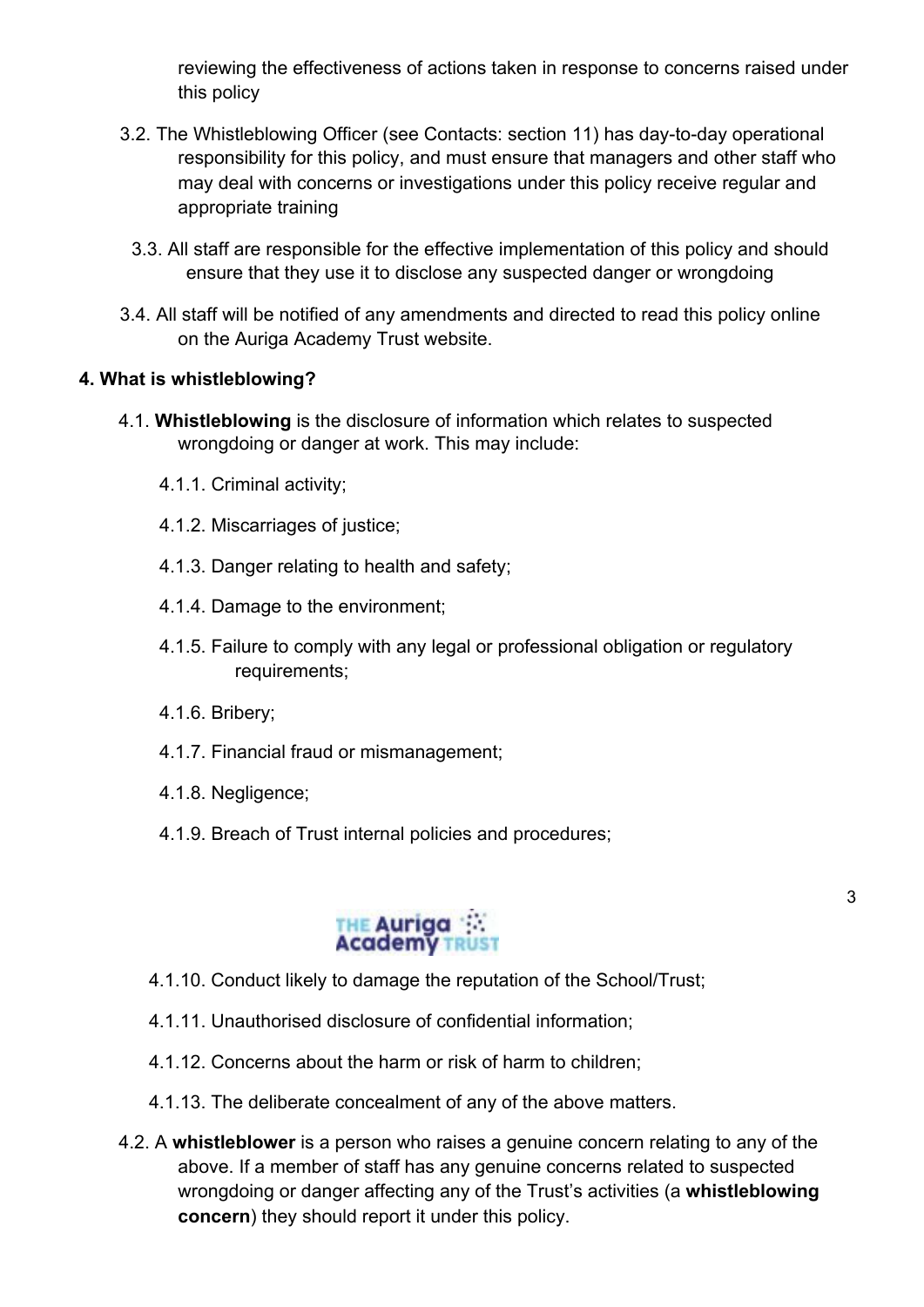- 4.3. This policy should not be used for complaints relating to a member of staff's own personal circumstances, such as the way they have been treated at work. In those cases the staff member should use the Trust Grievance Policy and Procedure, available on the Auriga Academy Trust website.
- 4.4. If a member of staff is uncertain whether something is within the scope of this policy they should seek advice from the Whistleblowing Officer, whose contact details are at the end of this policy.

#### **5. Raising a whistleblowing concern**

- 5.1. The Auriga Academy Trust hopes that in most cases staff will be able to raise any concerns with their line manager, school leadership team, Head of Centre or Headteacher. A member of staff may tell them of their concern in person or in writing if they prefer. They may be able to agree a way of resolving the concern quickly and effectively. We would hope that most whistleblowing concerns will be dealt with at school level.
- 5.2. However, where the matter is more serious, or if the member of staff feels that their line manager, school leadership team, Head of Centre or Headteacher has not addressed the concern, or if they prefer not to raise it with them for any reason, they should contact the Trust Whistleblowing Officer.

#### **6. Confidentiality**

6.1. The Auriga Academy Trust hope that staff will feel able to voice whistleblowing concerns openly under this policy. However, if a member of staff wants to raise a concern confidentially, the school/Trust will make every effort to keep their identity secret. If it is necessary for anyone investigating the concern to know the member of staff's identity this will be discussed with them.

6.2. The Trust does not encourage staff to make disclosures or voice concerns anonymously. Proper investigation may be more difficult or impossible if further information cannot be obtained from the member of staff raising the concern. It is

4



also more difficult to establish whether any allegations are credible. Whistleblowers who are concerned about possible reprisals if their identity is revealed should come forward to the Whistleblowing Officer and appropriate measures can then be taken to preserve confidentiality. If a member of staff is in any doubt they can seek advice from Public Concern at Work, the independent whistleblowing charity, who offer a confidential helpline. Their contact details are at the end of this policy.

#### **7. Investigation and Outcome**

7.1. Once a member of staff has raised a concern, the school/Trust will arrange a meeting with them as soon as possible to discuss their concern. A member may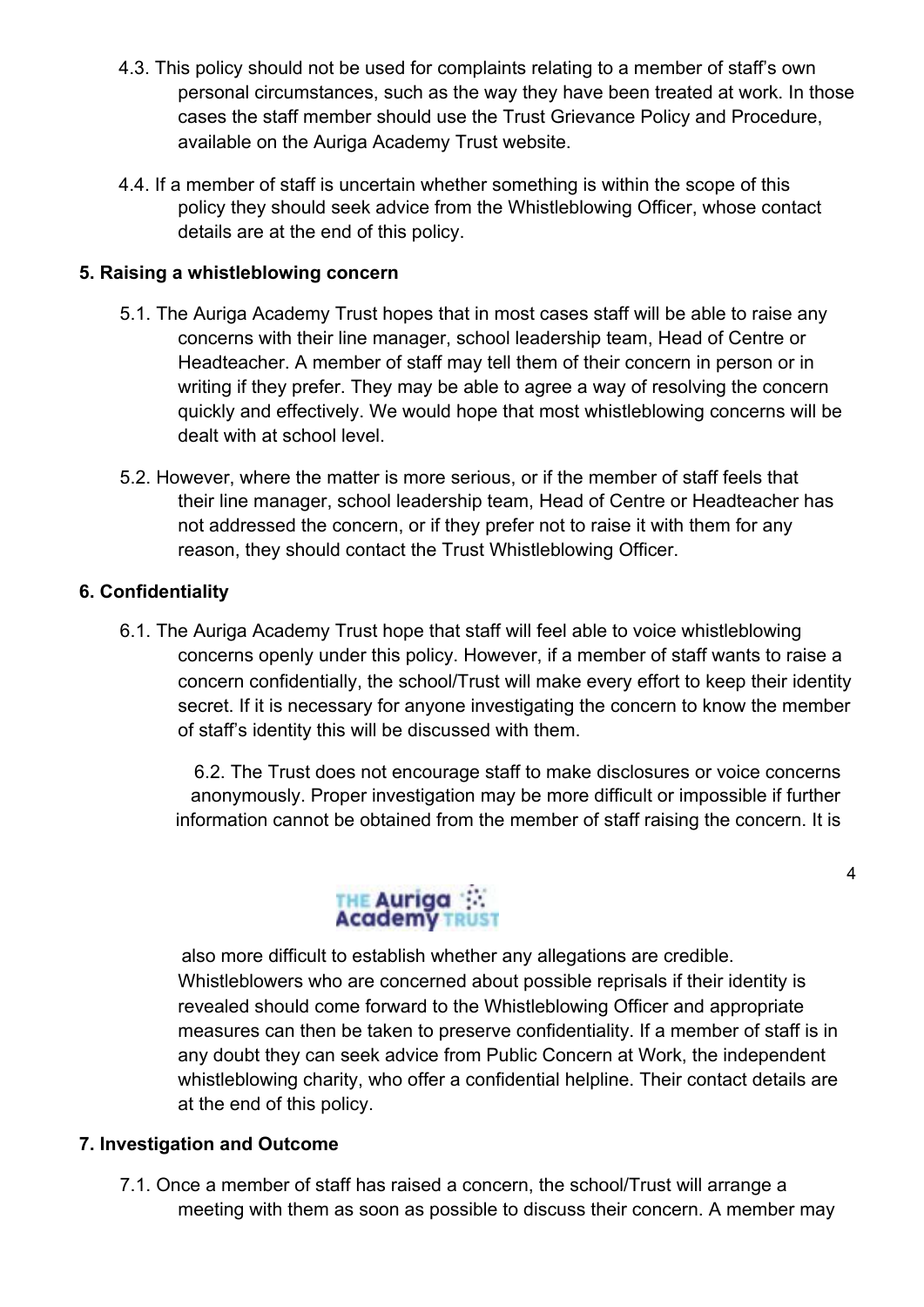bring a colleague or union representative to any meetings under this policy. The companion must agree to respect the confidentiality of the disclosure and any subsequent investigation.

7.2. The school/Trust will make a written summary of the member of staff's concern and provide them with a copy after the meeting. The school/Trust will also aim to provide an indication of how it proposes to deal with the matter.

7.3. The school/Trust will carry out an initial assessment to determine the scope of any investigation. The Local Governing Body/Trust Board will inform the member of staff of the outcome of its assessment. The member of staff may be required to attend additional meetings in order to provide further information.

- 7.4. In some cases, the Local Governing Body/Trust Board may appoint an investigator or team of investigators including staff with relevant experience of investigations or specialist knowledge of the subject matter. The investigator(s) may make recommendations for change to enable the school/Trust to minimise the risk of future wrongdoing.
- 7.5. The school/Trust will keep the member of staff who raised the concern informed of the progress of the investigation and its likely timescale. However, sometimes the need for confidentiality may prevent the Local Governing Body/Trust Board giving the member of staff specific details of the investigation or any disciplinary action taken as a result. Any information about the investigation should be treated as confidential.
	- 7.6. If the Local Governing Body/Trust Board concludes that the whistleblower has made false allegations maliciously or with a view to personal gain, the whistleblower will be subject to disciplinary action.

#### **8. If a member of staff is not satisfied with the outcome**

8.1. While the school/Trust cannot always guarantee the outcome that the member of staff raising the complaint may be seeking, it will deal with the concern fairly and in



an appropriate way. By using this policy staff can help the school/Trust to achieve this.

8.2. If, having followed the procedures laid out in this policy, a member of staff remains unhappy with the way in which their concern has been handled, they should raise their concern with the Trustee with responsibility for whistleblowing (see section 11).

#### **9. External Disclosures**

9.1. The aim of this policy is to provide an internal mechanism for reporting, investigating and resolving wrongdoing in the workplace. In most cases staff 5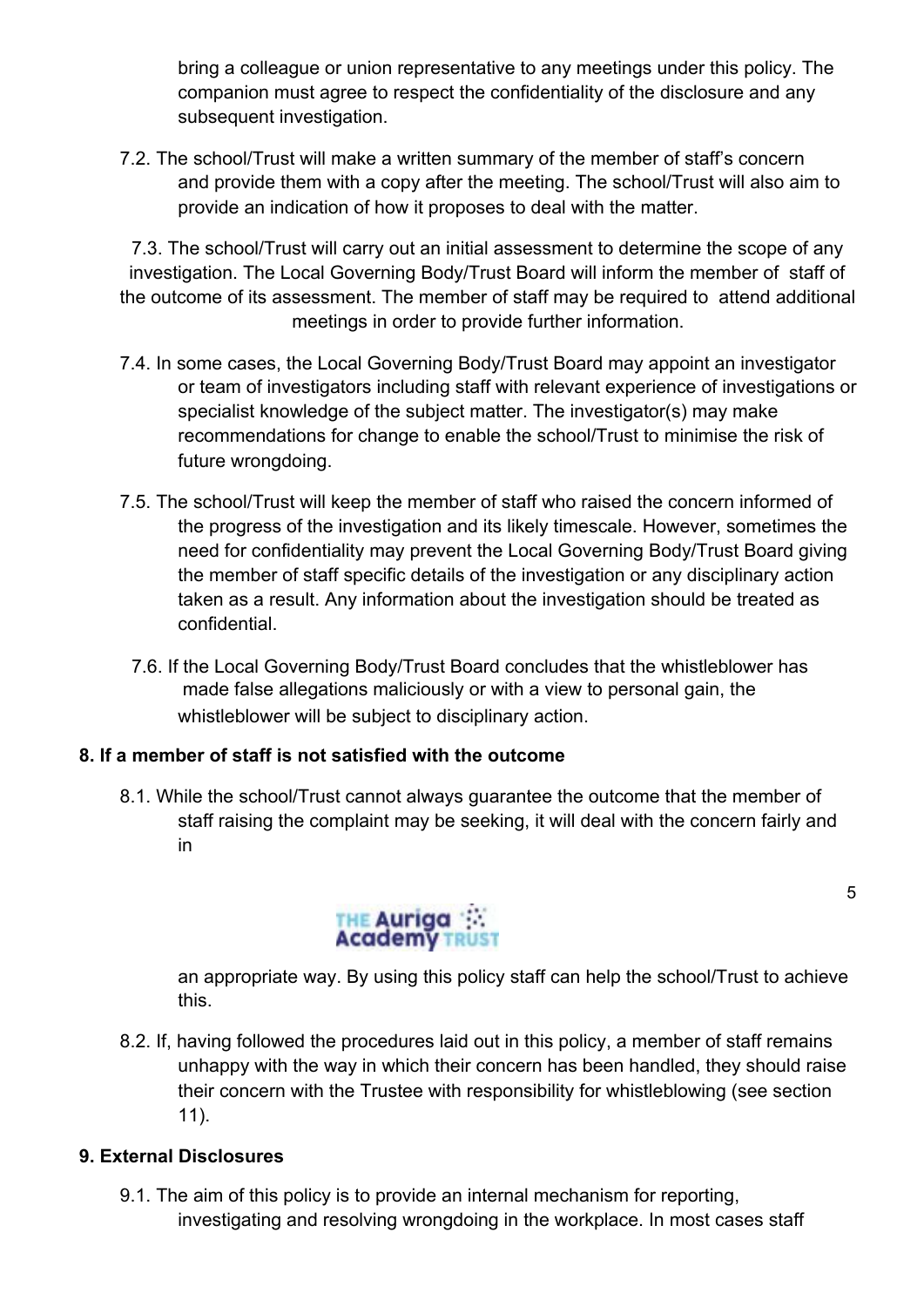should not find it necessary to alert anyone externally.

- 9.2. The law recognises that in some circumstances it may be appropriate for staff to report their concerns to an external body such as a regulator. It will rarely, if ever, be appropriate to alert the media. The school/Trust strongly encourage staff to seek advice before reporting a concern to anyone external. The independent whistleblowing charity, Public Concern at Work, operates a confidential helpline. They also have a list of prescribed regulators for reporting certain types of concern. Their contact details are at the end of this document.
- 9.3. Whistleblowing concerns usually relate to the conduct of the school/Trust's staff, but they may sometimes relate to the actions of a third party, such as a supplier or service provider. In some circumstances the law will protect staff if they raise the matter with the third party directly. However, the school/Trust encourages staff to report such concerns internally first. Staff should contact their line manager, school leadership team, Head of Centre, Headteacher or the Whistleblowing Officer for guidance.

#### **10. Protection and support for whistleblowers**

10.1. It is understandable that whistleblowers are sometimes worried about possible repercussions. The Auriga Academy Trust aim to encourage openness and will support staff who raise genuine concerns in good faith under this policy, even if they turn out to be mistaken.

10.2. Staff must not suffer any detrimental treatment as a result of raising a concern in good faith. Detrimental treatment includes dismissal, disciplinary action, threats or other unfavourable treatment connected with raising a concern. If a member of staff believes that they have suffered any such treatment, they should inform the Whistleblowing Officer immediately. If the matter is not remedied, they should raise it formally using the Trust's Grievance Policy and Procedure.



10.3. Staff must not threaten or retaliate against whistleblowers in any way. Anyone involved in such conduct will be subject to disciplinary action.